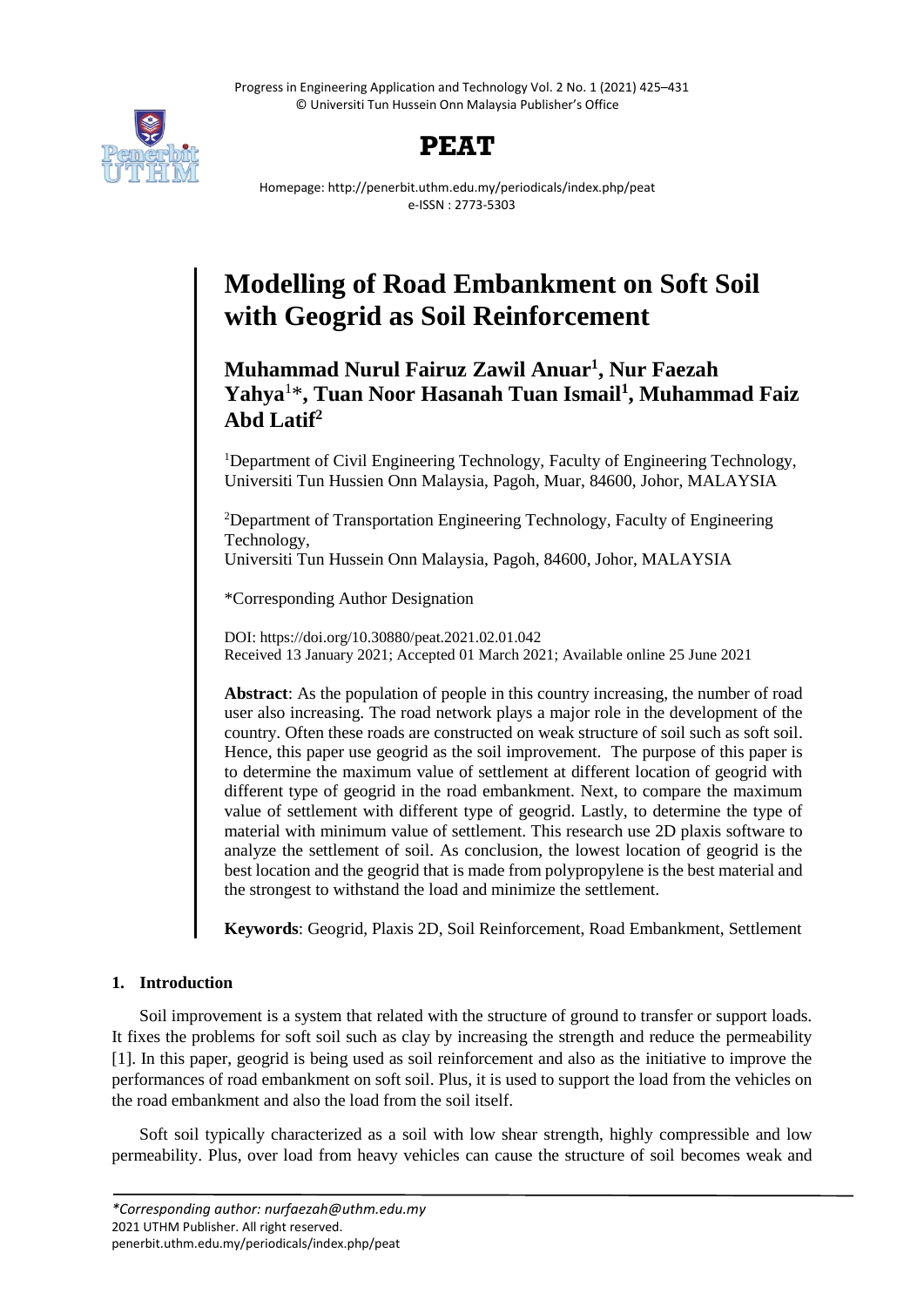cause damage that ease the road embankment to settled [7]. Hence, by this research the road damage will be solved by proposing geogrid in the road embankment layer as soil reinforcement

### 1.1 Objective of the study

The purpose of this paper is to determine the maximum value of settlement at different location of geogrid with different type of geogrid in the road embankment. Next, to compare the maximum value of settlement with different type of geogrid. Lastly, to determine the type of material with minimum value of settlement.

#### 1.2 Scope of the study

This project is focusing on three geogrid material that is made from polypropylene, HDPE and woven material. Plus, this research was set up using 3-meter height of road embankment and using previous data as benchmarks to predict modelling. Other than that, this paper is using plaxis 2D software to run a finite element simulation of a road embankment with geogrid. The geometry model of road embankment is 3 m height, 16 m wide, and slope inclination for both sides is 1V:2H [1].

The model has been applied an axle load of 100 kN. 3 different types of geogrid being laid in the road embankment which have different axial stiffness value with an increasing of 3 different intervals which is 0 m, 1.200 m and 1.800 m from the bottom layer of the road embankment. Each geogrid were made from different material. The first material with 300 kN/m value of axial stiffness were made from polypropylene [5]. The second geogrid with 2000 kN/m value of axial stiffness were made from woven materials [6]. The last geogrid with 2454 kN/m axial stiffness value were made from HDPE materials [3].

### **2. Literature Review**

Soft clays were a type of fine-grained soils which change volume when different from elastic deformation, consolidation and secondary compression. Besides, soft clay also defined as soils with large fractions of fine particles such as silty and clayey soils, which have high moisture content, peat foundations and loose sand deposits, located near or under the water table [7].

#### 2.1 Road Embankment on Soft Soil

In road construction, the embankment is used to increase the height of the road compared to the height of the surrounding area. It is a large earth structure and is often used in civil engineering applications related to infrastructure projects [1]. The construction involves two essential construction components namely fill and foundation.

#### 2.2 Geogrid

Generally, geogrids are manufactured from polymers like polypropylene, polyethylene or polyester. The strength of geogrids primarily depends on the material from which they are manufactured. Most commonly, high-density polypropylene geogrids of desired shape and structure are used in the structural application. The grid formation is made by punching holes in the required pattern. Those holes are called as apertures. In the process of knitting or weaving, polyethylene or polyester materials are used to form flexible geogrids.

In this paper, three different materials of geogrid being used. The first geogrid is made from polypropylene which its axial stiffness is 300 kN/m. the second geogrid is made from woven which its axial stiffness is 2000 kN/m while the third geogrid is made from HDPE substances which its axial stiffness is 2454 kN/m. figure 1 shows the example of polypropylene geogrid that being used in this research.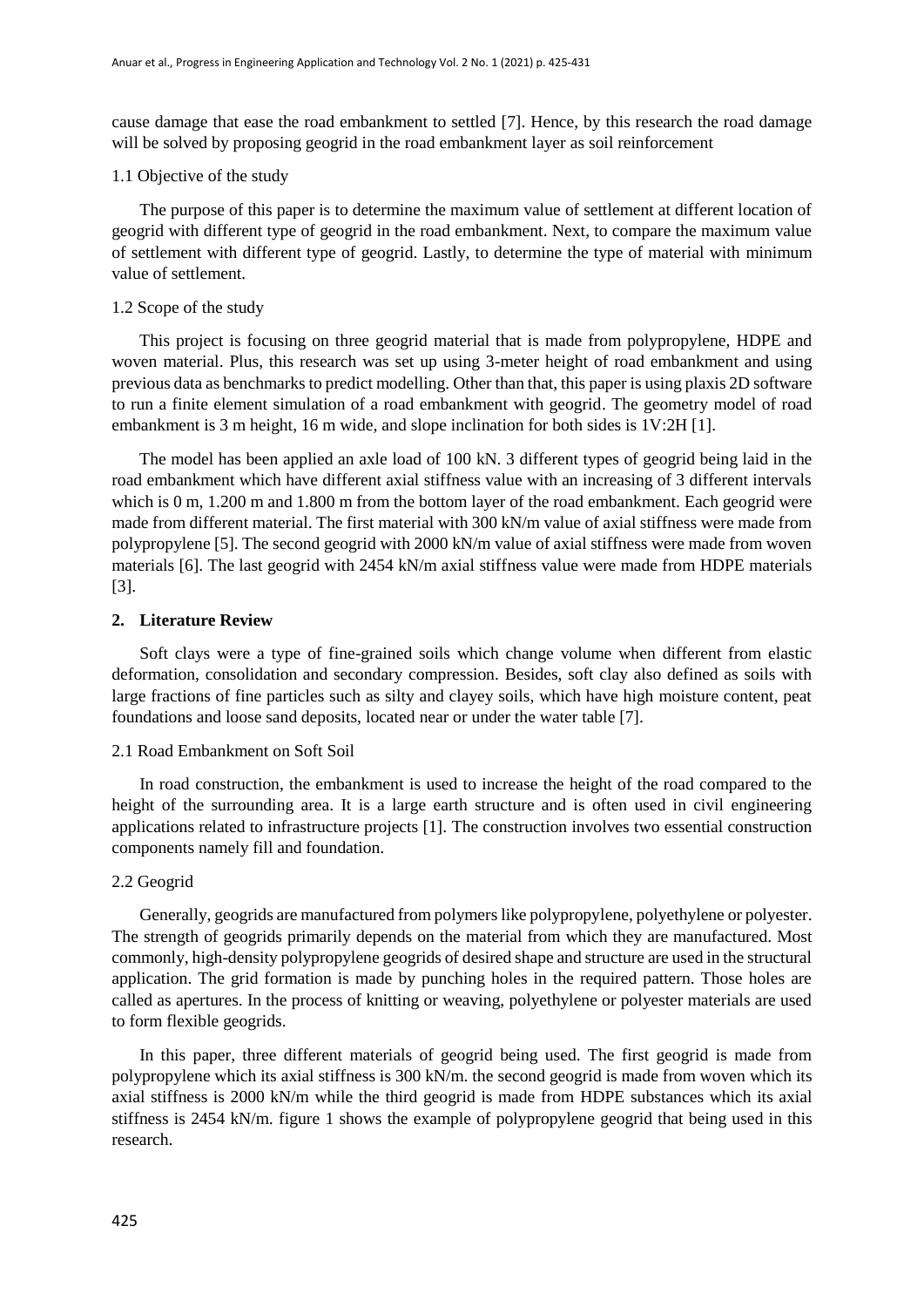

**Figure 1: Polypropylene geogrid**

## **3. Methodology**

In this research, plaxis 2D are used to analyze the effects of settlement value with the presence of geogrid on the road embankment.

## 3.1 Geometry Model

Analyses using plaxis 2D software was conducted to simulate the construction of road embankment on the soft soil. The geometry model of the embankment for finite element analysis was half of the actual embankment due to the symmetrical condition of the embankment. Elastic-plastic model with Mohr-Coulomb failure criterion had been applied for the backfill material. The model was analyzed using two-dimensional plain strain model using 6-node of elements for both foundation soil and fill embankments [1].



**Figure 2: Model geometry** 

Table 1 shows the data for the soil properties that being inserted in the software while Table 2 shows parameters for reinforced materials which consists the characteristics of 3 different geogrid materials.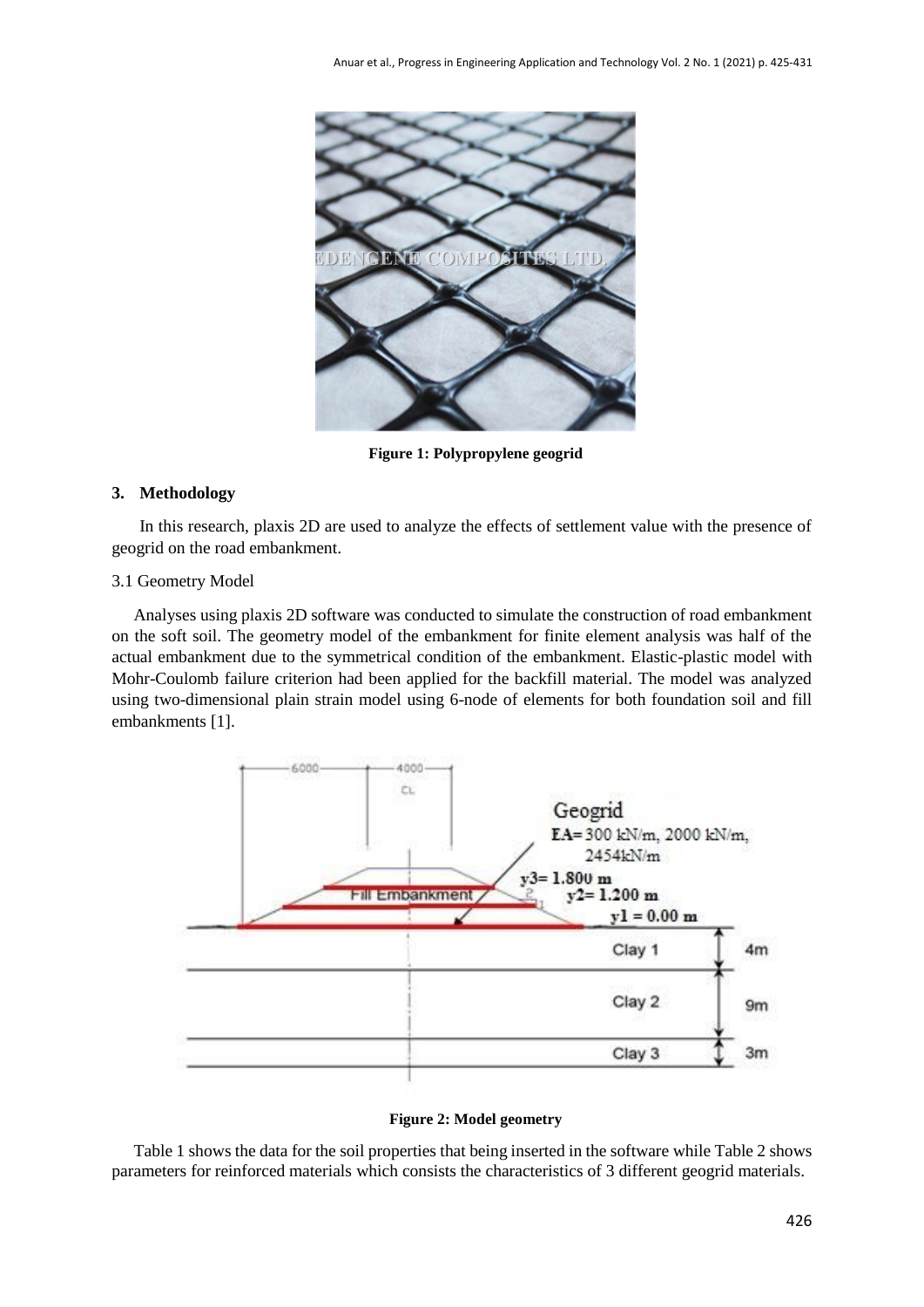| <b>Parameter</b>     | <b>Name</b>              | <b>Backfill</b> | Clay 1                    | Clay 2                    | Clay 3                    | Unit                     |  |  |  |
|----------------------|--------------------------|-----------------|---------------------------|---------------------------|---------------------------|--------------------------|--|--|--|
|                      |                          |                 | General [1]               |                           |                           |                          |  |  |  |
| Model                |                          | Mohr-           | Soft-Soil                 | Soft-Soil                 | Soft-Soil                 |                          |  |  |  |
|                      |                          | Coulomb         | Creep                     | Creep                     | Creep                     |                          |  |  |  |
| Drainage type        |                          | Drained         | Undrained                 | Undrained                 | Undrained                 |                          |  |  |  |
|                      |                          |                 | (B)                       | (B)                       | (B)                       |                          |  |  |  |
| Dry unit weight      | <b>Yunsat</b>            | 16.0            | 15.0                      | 15.5                      | 15.0                      | $kN/m^3$                 |  |  |  |
| Bulk unit weight     | <b>y</b> sat             | 18.5            | 17.5                      | 17.5                      | 18.0                      | $kN/m^3$                 |  |  |  |
| <b>Parameters</b>    |                          |                 |                           |                           |                           |                          |  |  |  |
| Modified             | $\lambda^*$              | $\overline{a}$  | $0.09$ [1]                | $0.055$ [1]               | $0.04$ [1]                | $\overline{a}$           |  |  |  |
| compression          |                          |                 |                           |                           |                           |                          |  |  |  |
| index                |                          |                 |                           |                           |                           |                          |  |  |  |
| Modified             | $\mathrm{K}^*$           |                 | $0.037$ [1]               | $0.025$ [1]               | $0.015$ [1]               |                          |  |  |  |
| swelling index       |                          |                 |                           |                           |                           |                          |  |  |  |
| Friction angle       | $\varphi$ '              | 25[1]           | 20[1]                     | 18[1]                     | 30[1]                     | $\circ$                  |  |  |  |
| Modified creep       | $\mu^*$                  |                 | $2.14 \times 10^{-4}$ [1] | $2.40 \times 10^{-4} [1]$ | $1.00 \times 10^{-3} [1]$ |                          |  |  |  |
| modulus              |                          |                 |                           |                           |                           |                          |  |  |  |
| Cohesion             | $\mathbf{c}^{\ast}$      | 8 [1]           | 5[1]                      | 2[1]                      | 15[1]                     | kN/m <sup>2</sup>        |  |  |  |
| Poisson ratio        | $v^{\prime}$             | 0.38[1]         |                           |                           |                           |                          |  |  |  |
| Dilatancy cut-off    | $\overline{\phantom{a}}$ | No [2]          | No [2]                    | No [2]                    | No [2]                    |                          |  |  |  |
| Void ratio           | $e_{\text{init}}$        | $0.5$ [2]       | $0.5$ [2]                 | $0.5$ [2]                 | $0.5$ [2]                 |                          |  |  |  |
| <b>Young Modulus</b> | ${\bf E}$                | 8500 [1]        |                           |                           |                           | kN/m <sup>2</sup>        |  |  |  |
| Undrained            | $\overline{\phantom{a}}$ | Standard [2]    | Standard [2]              | Standard [2]              | Standard [2]              |                          |  |  |  |
| behaviour            |                          |                 |                           |                           |                           |                          |  |  |  |
| Groundwater          |                          |                 |                           |                           |                           |                          |  |  |  |
| Data set             |                          |                 | USDA [2]                  | USDA [2]                  | <b>USDA</b> [2]           |                          |  |  |  |
| Model                |                          |                 | Van                       | Van                       | Van                       |                          |  |  |  |
|                      |                          |                 | Genuchten                 | Genuchten                 | Genuchten                 |                          |  |  |  |
|                      |                          |                 | $[2]$                     | $[2]$                     | $[2]$                     |                          |  |  |  |
| Soil type            | $\overline{\phantom{0}}$ | Sand [1]        | Clay $[1]$                | Clay $[1]$                | Silty Clay [1]            | $\overline{\phantom{a}}$ |  |  |  |
| $< 2 \mu m$          | $\overline{\phantom{0}}$ | $4.00$ [2]      | 70.00 [2]                 | 70.00 [2]                 | 48.00 [2]                 | %                        |  |  |  |
| $2\mu m - 50\mu m$   | $\overline{a}$           | $4.00$ [2]      | 13.00 [2]                 | 13.00 [2]                 | 45.00 [2]                 | $\%$                     |  |  |  |
| $50 \mu m - 2 mm$    | $\overline{\phantom{0}}$ | 92.00 [2]       | 17.00 [2]                 | 17.00 [2]                 | $7.00$ [2]                | $\%$                     |  |  |  |
| Use default          | $\blacksquare$           | None $[2]$      | None $[2]$                | None $[2]$                | None $[2]$                |                          |  |  |  |
| Horizontal           | $k_{x}$                  | 2[1]            | $4 \times 10^{-4}$ [1]    | $4 \times 10^{-3}$ [1]    | 5.5 x $10^{-2}$ [1]       | m/d                      |  |  |  |
| permeability         |                          |                 |                           |                           |                           |                          |  |  |  |
| Vertical             | $k_y$                    | 1[1]            | $2 \times 10^{-4}$ [1]    | $2 \times 10^{-3}$ [1]    | $2.7 \times 10^{-2}$ [1]  | m/d                      |  |  |  |
| permeability         |                          |                 |                           |                           |                           |                          |  |  |  |

**Table 1: Soil properties**

#### **Table 2: Parameters for reinforced materials**

| <b>Material</b> | <b>Model type</b> | <b>Material type</b> | $EA$ (kN/m) |
|-----------------|-------------------|----------------------|-------------|
| Polypropylene   | Geogrid           | Elastic              | $300$ [5]   |
| Woven           | Geogrid           | Elastic              | $2000$ [6]  |
| <b>HDPE</b>     | Geogrid           | Elastic              | 2454 [3]    |

## 3.1 Method to Analysis

In this paper, 100 kN of loading being used represents the load from vehicles on the road embankment. 3 different locations of geogrid being applied in the road embankment which have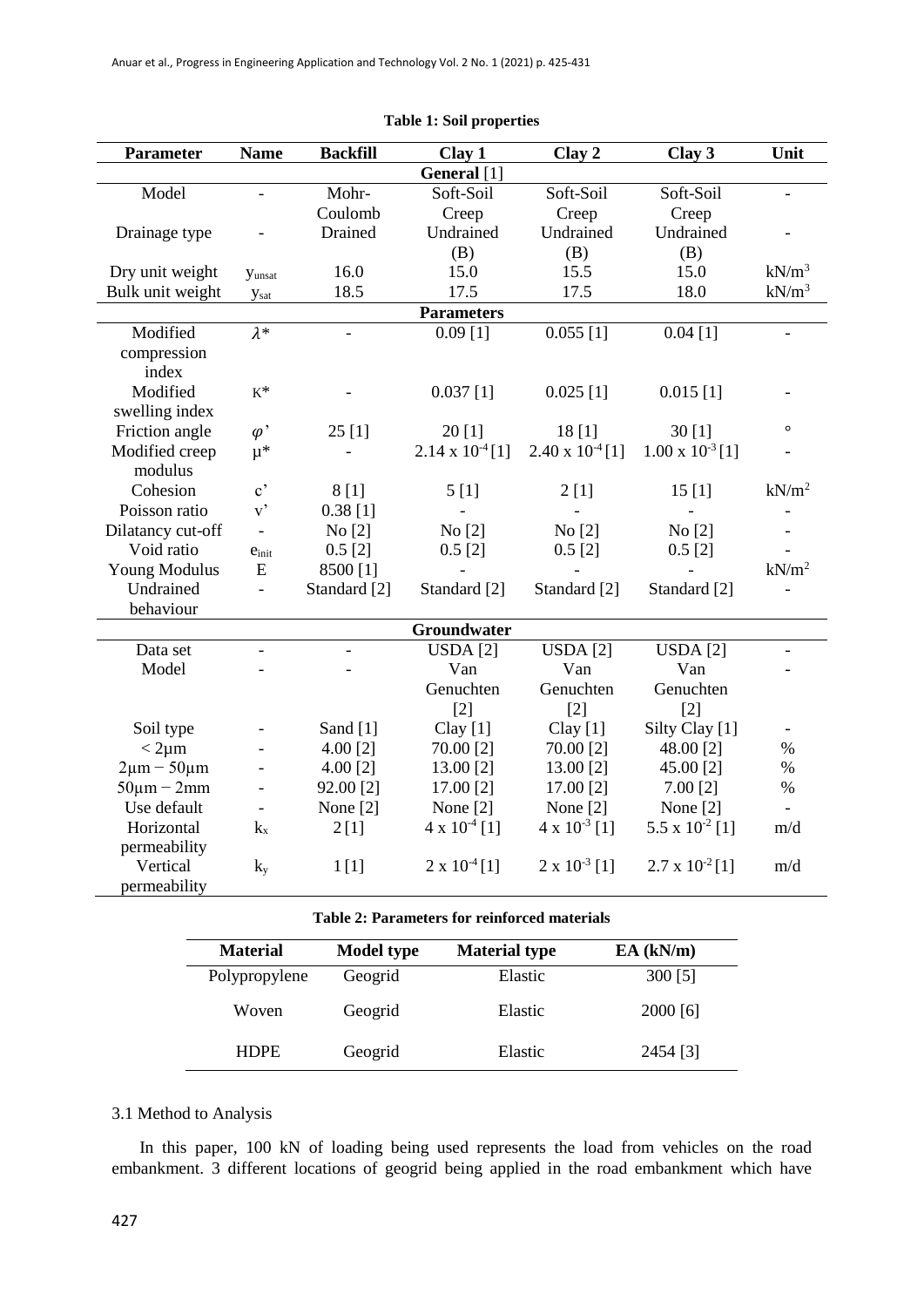different interval. The first location of geogrid is at the bottom layer of the road embankment. The second location is located at 1.200 m from the bottom and the third location is 1.800 m from the bottom layer.

There are 9 layers of soil in the road embankment in this paper. 30 phases have been created and analyze in the plaxis 2D to identify which location of geogrid gives the least settlement of road embankment. Plus, this paper applied 3 different types of geogrid which have different number of axial stiffness value.

## **4. Results and Discussion**

In the analyses for stresses and strains for the top surface of the embankments, it was observed from Table 5 that the maximum settlement occurs at the different location of geogrid.

| Type of<br>Geogrid<br>(Material) | EA<br>(kN/m) | Maximum Settlement (m) at Different Location of<br>Geogrid |                                    |                                 |  |
|----------------------------------|--------------|------------------------------------------------------------|------------------------------------|---------------------------------|--|
|                                  |              | <b>Bottom</b><br>$(y1 = 0.00 \text{ m})$                   | Middle<br>$(y2 = 1.200 \text{ m})$ | Top<br>$(y3 = 1.800 \text{ m})$ |  |
| Polypropylene                    | 300          | $-0.521$                                                   | $-0.574$                           | $-0.579$                        |  |
| <b>HDPE</b>                      | 2000         | $-0.549$                                                   | $-0.576$                           | $-0.579$                        |  |
| Woven                            | 2454         | $-0.546$                                                   | $-0.576$                           | $-0.579$                        |  |

**Table 3: maximum settlement at different location of geogrid**



**Figure 3: Soil settlement using 300 kN axial stiffness of geogrid**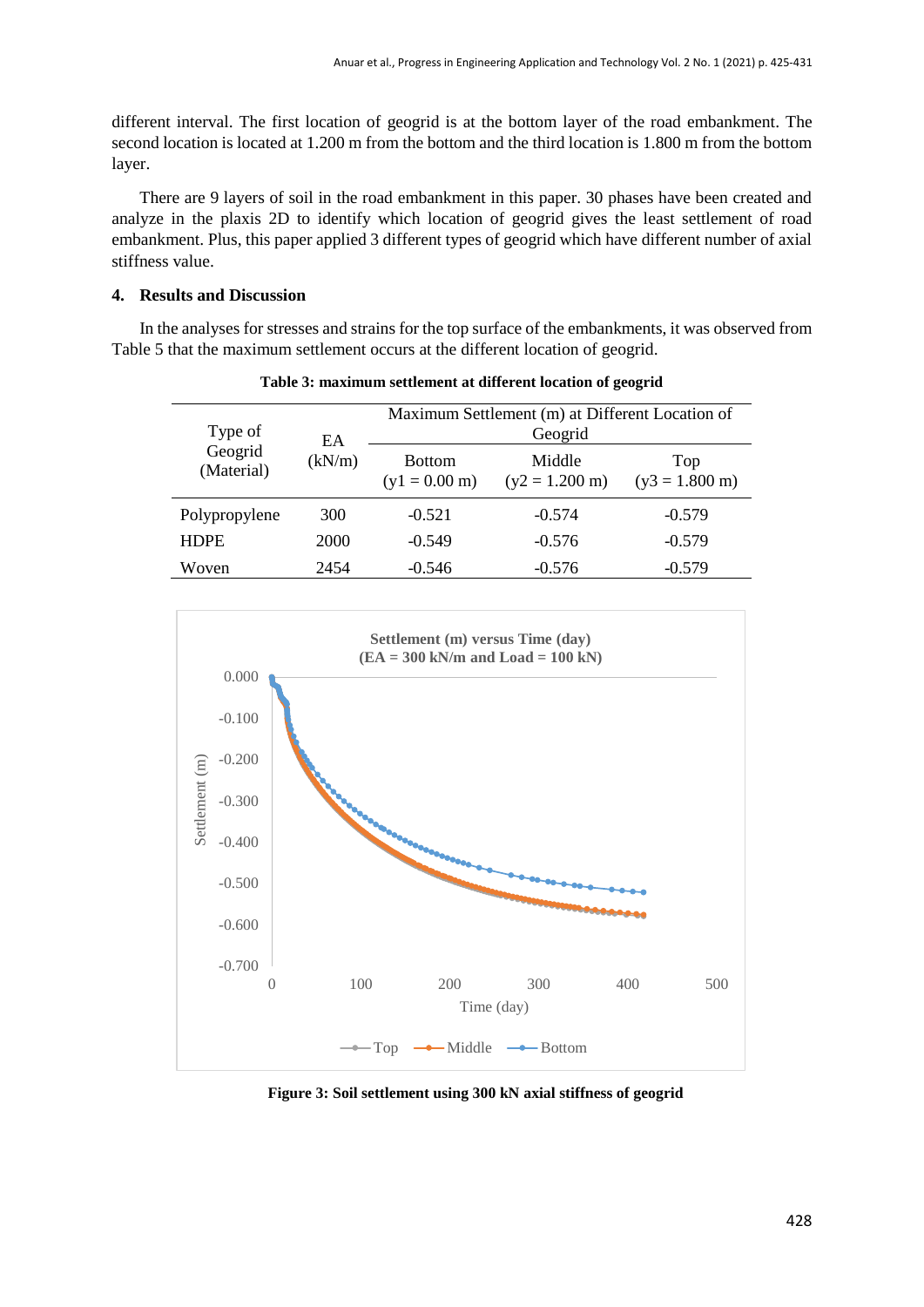

**Figure 4: Soil settlement using 2000 kN axial stiffness of geogrid**



**Figure 5: Soil settlement using 2454 kN axial stiffness of geogrid**

Figure 3, 4, and 5 shows the result of soil settlement by using different axial stiffness of geogrid which are 300 kN, 2000 kN and 2454 kN and different location of geogrid as per show in figures above. All of the graph shows that the most suitable location of geogrid to be applied in the road embankment is located at the bottom as it shows the least soil settlement. Figure 2 that used 300 axial stiffness of geogrid shows that the maximum settlement for bottom location of geogrid is -0.521 m. Figure 2 that used 2000 kN axial stiffness of geogrid shows that the maximum settlement for bottom location of geogrid is -0.549 m while figure 3 that used 2454 kN axial stiffness shows that the maximum settlement for bottom location of geogrid is -0.546. It shows that the lowest location affects the strength of road embankment as the results shows the least value of settlement.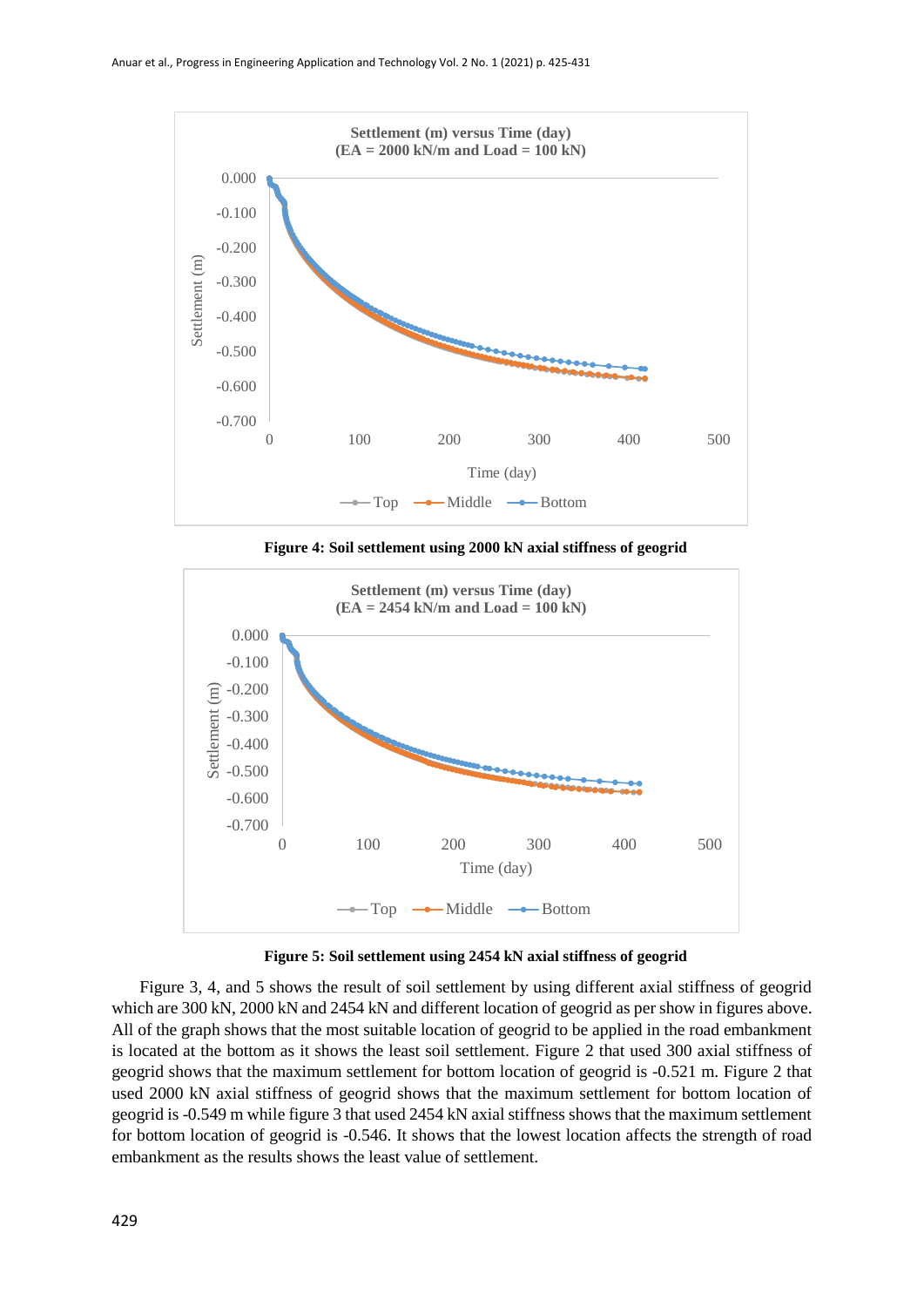Figure 2,3 and 4 shows for the middle and top location of geogrid mostly almost the same value of soil settlement. It shows that both locations are not suitable to apply geogrid as it is being laid at the weak location in order to reinforced the structure of soil embankment.



**Figure 6: Soil settlement using different axial stiffness**

Figure 5 shows the graph of soil settlement on an embankment that used different axial stiffness which are 300 kN/m that is made from polypropylene, 2000 kN/m that is made from HDPE and 2454 kN/m that is made from woven. The graph shows that the geogrid that is made from polypropylene is the best material as it shows the least soil settlement rather than the geogrid that is made from HDPE and woven material. Hence, it states that the geogrid that is made from polypropylene is the strongest material to withstand the load and reinforced the embankment.

## **5. Conclusion**

From the studies it is observed that increase location of geogrid reinforcement increased the settlement of soil embankment. Hence, the lowest location of geogrid shows the best result as it shows the lowest soil settlement. Furthermore, this studies also indicates that propylene which is 300 kN/m axial stiffness shows the best material to be as the geogrid material as it shows the least soil settlement on the embankment. As conclusion, geogrid that made from low axial stiffness value is good to make as soil reinforcement as the results above shows the least value of settlement. Other than that, the lower location of geogrid applied in the road embankment is the best location to applied the soil reinforcement as it shows the least value of settlement rather than any locations.

#### **Acknowledgement**

The authors would like to thank the Faculty of Engineering Technology, Universiti Tun Hussein Onn Malaysia for its support.

## **References**

- [1] Kasim, F., Marto, A., & Othman, B. A. (2011). Numerical Analysis of Bamboo-Geotextile Composite Reinforced Embankment on Soft Clay.
- [2] Brinkgreve, R. B. J., S. Kumarswamy, W. M. Swolfs, D. Waterman, A. Chesaru, and P. G. Bonnier. "PLAXIS 2016." PLAXIS bv, the Netherlands (2016).